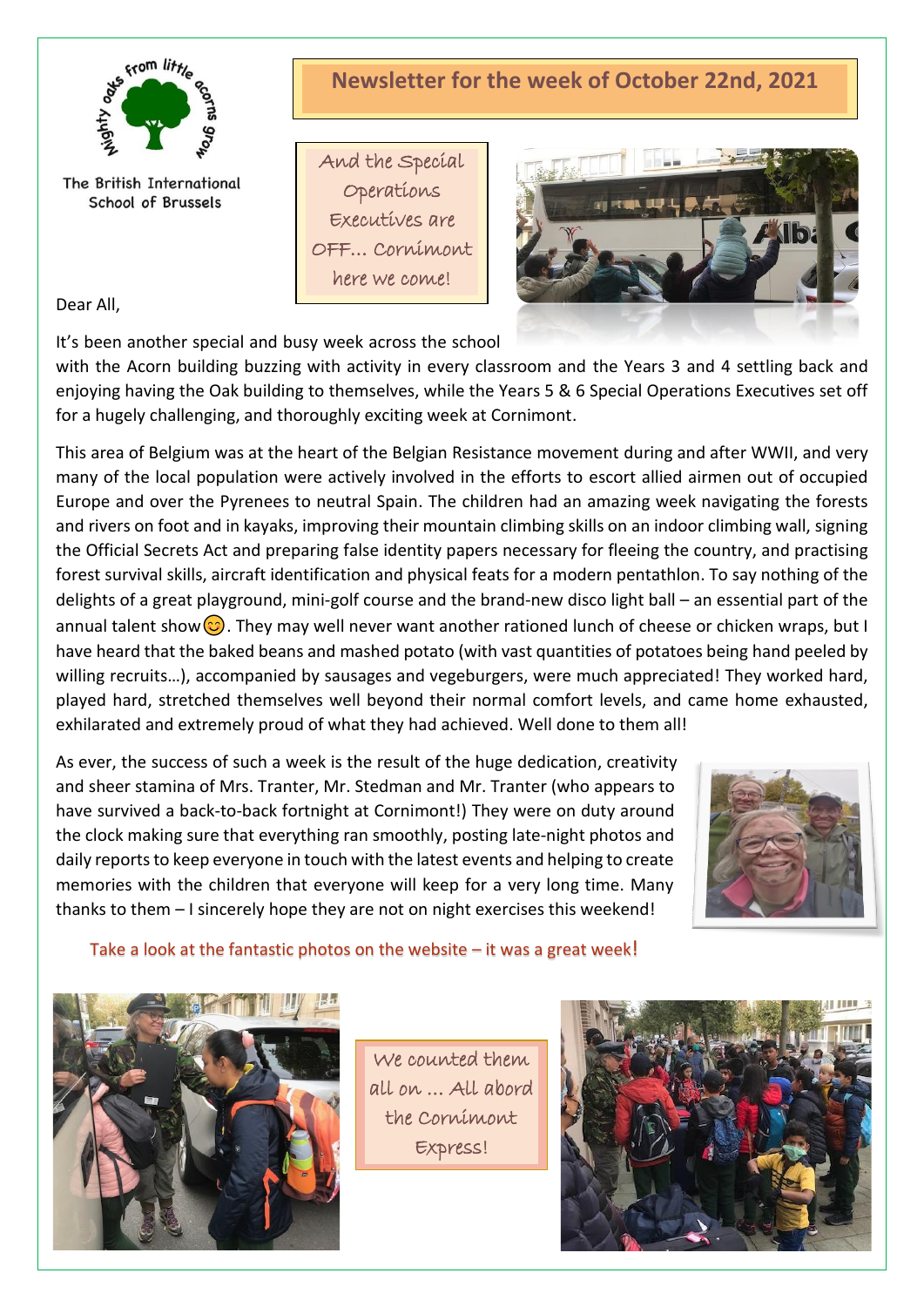Well done to everyone for a week of hard work, and a particular well done to the following:



**Stars of the Week**



Nursery:

Everyone for their amazing autumn leaf printing and description of the colours they could see in each leaf.

#### Reception:

Yug, for his good concentration when working independently on the letters and sound workbook.

Shivaan, for trying really hard when cutting out with scissors, it was difficult, but you made it!

#### Year 1:

Shivang, for marvellous Maths work, comparing numbers in school and then he went home and did more for fun! Well done Shivang.

Kyra, for a very detailed portrait where she used colours very effectively to convey emotion.

#### Year 2:

Bhuvana, for concentrating well in mathematics, and making great progress adding and subtracting multiples of 10.

Viswajit, for thinking hard and persisting in mathematics problem solving.

#### Year 3:

Jinisha, for her accurate measuring of length and capacity.

Karan for his creative transformation and performance of our 'My Sister' limerick.

#### Year 4:

Kecia for great work in science, showing that she knows the name and function of the types of teeth and parts of the digestive system.

Aashish for good work with understanding unit fractions and how they are related to division.





Fun in Art club creating bold pastel drawings for the House Display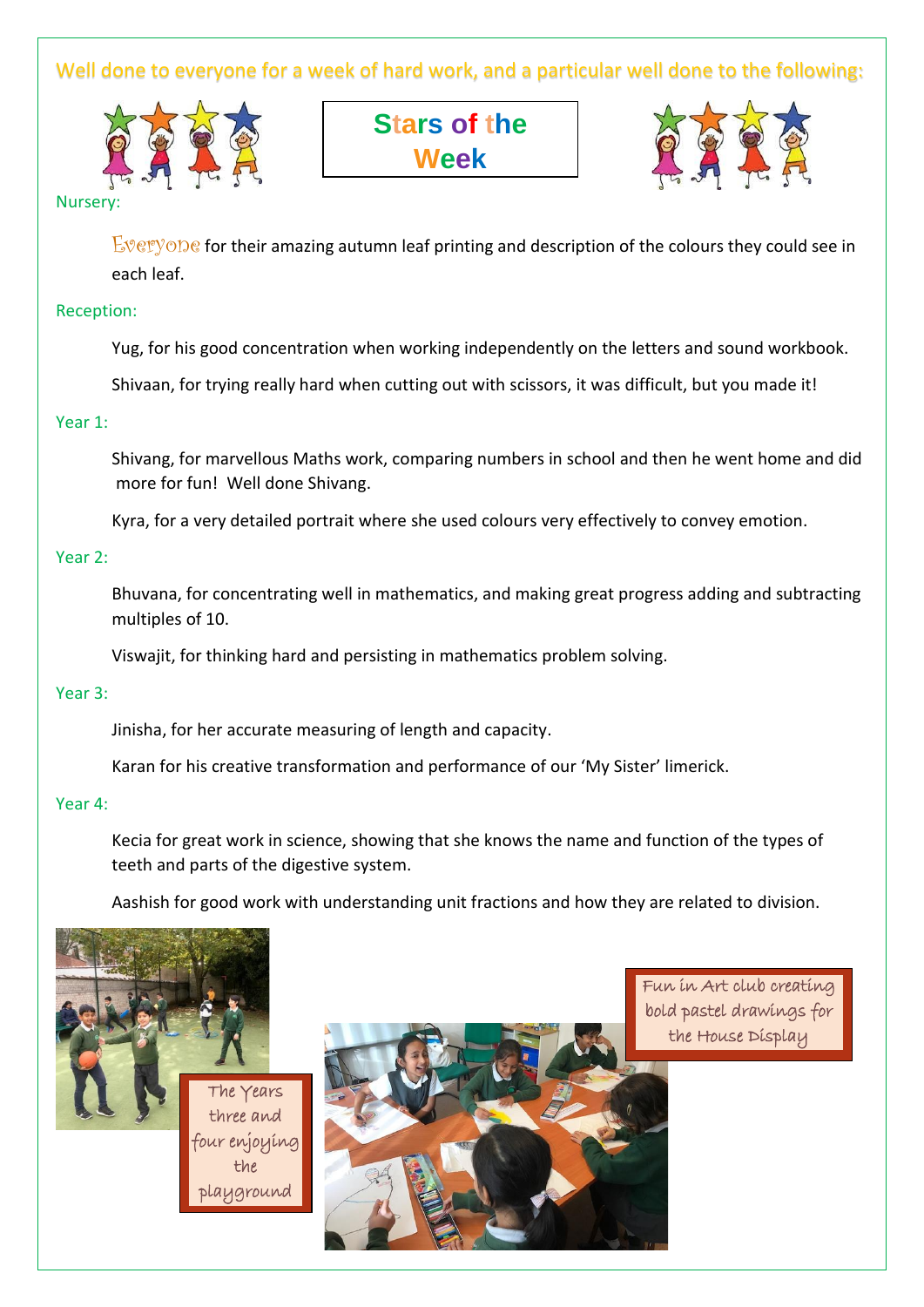## **Information for the week**



• Next week is the last week of the half term and there are still families that have not returned all of the forms. It is essential that we have the **Contact Form**, as this has all of your up-to-date information if we need to contact you urgently.

• **Parent-Teacher meetings:** Everyone should now have received an invitation for an individual zoom meeting with your child's class teacher/s for next week. Please check your class Edmodo page or contact your class teacher via email if you are unsure of your time. If you would like to meet with either Mme Scharf or Mme Halvorsen to discuss French, or with Miss di Fine to discuss Music, please contact the School Office and we will arrange a suitable time.



• Please note that lessons in each building start **promptly at 9h every morning**. In order to make sure that lessons are not interrupted by children arriving late, the entrance doors in both the Acorn and Oak buildings will be closed at 9h each morning after half term.

It is very disruptive for the class and the teachers when children arrive once the session has started. It is also difficult for the child who arrives late to integrate easily into a class that is already involved in a lesson, particularly for the younger children when the rest of the class are no longer in their own classroom as they have moved to another room for French or for Music. In the Oak building teachers are teaching on the upper floors and have to interrupt their teaching to answer the front door. This wastes valuable lesson time.



• The KS1 children, starting with the Year 2 class, will be returning to the Castle Club in Wezembeek for swimming lessons after the November half-term holiday. Details will follow next week.



• Please note that there is **no** school for children on **Friday, 29th October** as the Parent-Teacher meetings are scheduled throughout the week and during the whole of Friday. Children therefore finish school on Thursday, 28<sup>th</sup> October for the half-term break. The new term starts on Monday, 8<sup>th</sup> November.

• **Garderie:** Please inform the office at the **beginning** of the week if you would like your child to attend garderie.



• Please note that the 90-day deadline for written notice of departure for the end of the February half-term (Thursday, 24th February) falls on **Friday, 26th November**. Please notify us before this date if your child will be leaving BISB; this will ensure that your deposit can be refunded.



• **Late pick-ups:** We do understand that this may be unavoidable due to traffic or unexpected events, but please note that any children remaining in school after the pick-up time will be in garderie